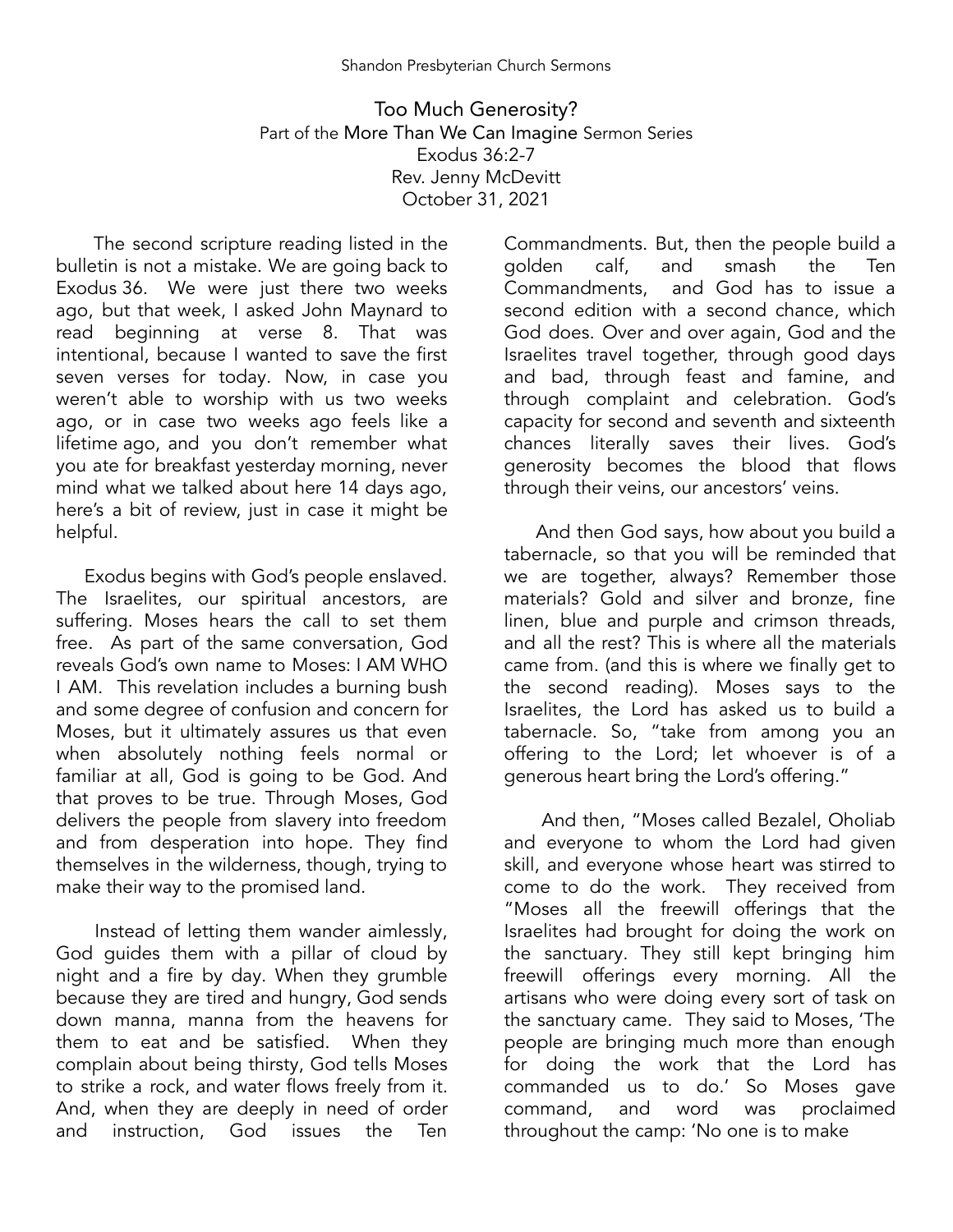anything else as an offering.' So the people were restrained from bringing; for what they had already brought was more than enough to do all the work."

Madi Dooley baked me a key lime pie last week. If you've ever had one of her pies, the<br>sheer mention of it probably makes vou sheer mention of it probably makes you grateful we're wearing masks, so that no one can see how badly you are drooling. Ten years old and already a State Fair champion many times over. That is the caliber of pie I received last week. Even before I got home, I called a few folks and asked if they would like a piece, because I knew if I didn't give away some of it, I'd eat all of it. After promising away about half of it, I cut myself a slice and put the rest in the back of the refrigerator. I ate that slice, and then I pulled everything out of the refrigerator again, so I could have some more. And then I put it in the back of the refrigerator … again. Do not ask me how many times this happened, because I do not want to lie in church. I couldn't help myself. I ate too much. It was just that good.

I imagine that's the sort of situation Moses finds himself in as work on the tabernacle gets underway. Moses has to say to his people: "Stop. Please, stop. Enough. Your giving, your generosity, your heart. It's too much." A friend of mine, also a preacher, drove through Columbia yesterday. She asked me what I was preaching this weekend. I didn't get too far into my explanation when she stopped me. "You're going to preach that to kick off stewardship season? Are you sure? You know the story ends with an instruction to stop giving, right?"

The Israelites, our spiritual ancestors, had a reputation for being a stiff-necked people, which is a nicer way of saying, they were stubborn and a bit full of themselves. They grumble. They complain. They disobey. They tell God what to do, when to do it, and how to

do it. When they don't like how that goes, they try to build their own god in the form of a golden calf. In other words, they were human, just like us. The details might be different, but the instincts are the same. This story, though, shows us another side of these very human people. It's been a rough stretch for them, but in this particular moment the Israelites are genuinely aware of all that God has done for them. They understand that God could have given up on them and left them to fend for themselves about a dozen times over. They realize that even if every once in a while it felt like that's exactly what God had done, never was that actually the case. In the depth of their being, they realize that the God who set them free from slavery continues to set them free.

So when Moses instructed the people to bring their gifts, he doesn't have a glossy brochure. He doesn't preach a stewardship sermon. He doesn't present a budget or show them 3D renderings or cast a vision of how the tabernacle will be used for generations upon generations. He simply says, "Let whoever is of a generous heart bring the Lord's offerings." And, the congregation goes wild. Everyone goes back to the tents to collect their gold and bronze and silver and bring it to Moses. Weavers get to work on tapestries and woodworkers start building frames and furniture. The people give and give and give morning, noon, and night, offering their treasures, their gifts, their talents, and their very selves. Walter Brueggeman says this: "The picture presented is a community so convinced of its covenantal affirmations and so taken up in its conviction of the truth of its long, liberation narrative, [the community] acts completely beyond the usual calculations of prudence and caution." 1

<sup>&</sup>lt;sup>1</sup> Walter Brueggemann, "Exodus" in the New Interpreter's Bible Commentary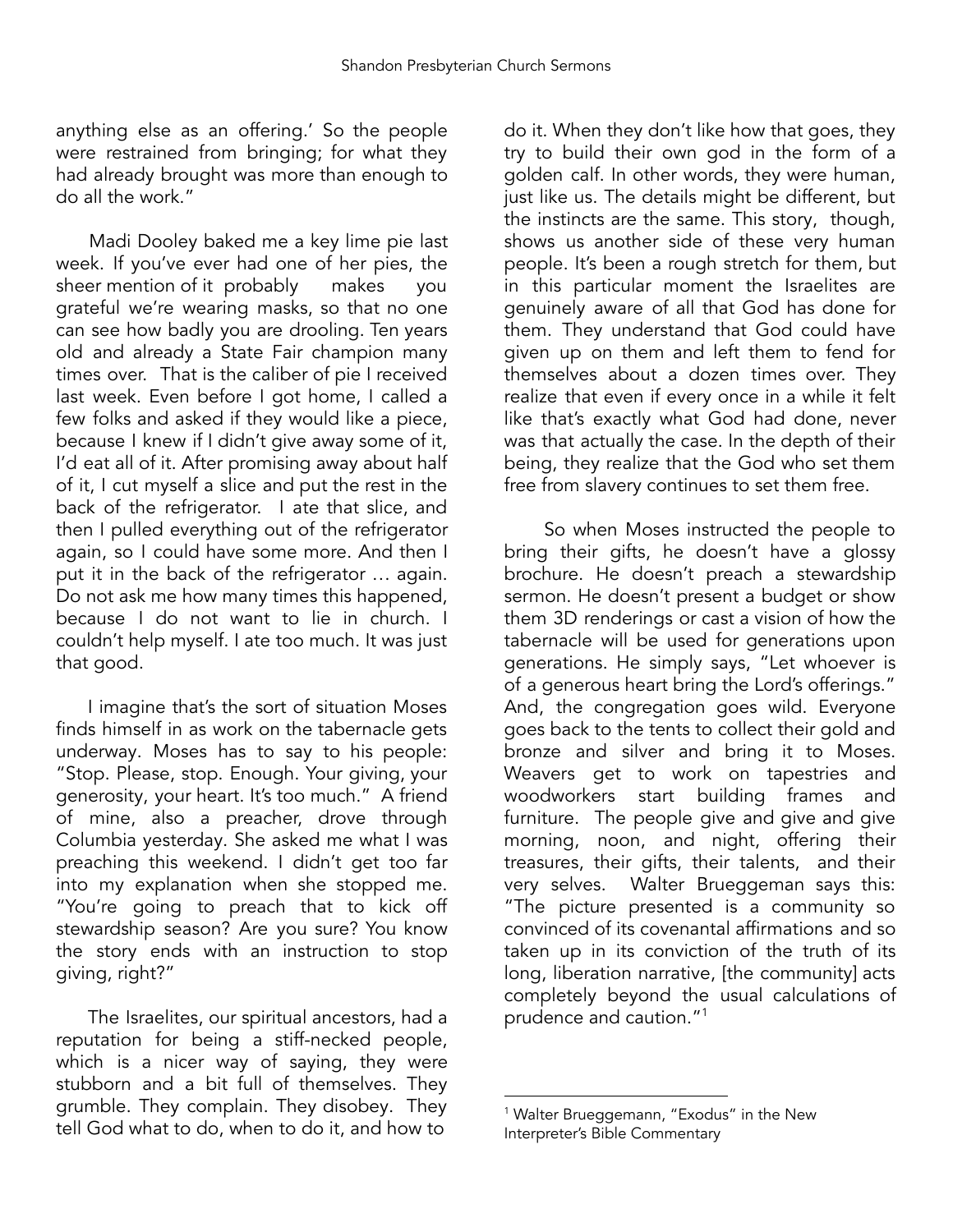In other words, the Israelites do not give generously because the church programming was meeting their needs. They do not give generously because they see the life and death difference the church's mission made in the world. They do not give generously because they agreed with everything Moses did and said. According to this text, their entire motivation for giving emerges from the realization that life itself is a gift from God. The air they breathe. The water they drink. The bread they eat. The love they share. The courage they find and the tenacity they develop. In this moment, they realize that all of it — all of it — comes from God. And when that realization sinks into their bones, they can't stop themselves. They give and they give and they give. Morning, noon, and night. Once they realize God's generous posture toward them, they cannot help but respond with a generous posture of their own. Their gratitude is so strong, Moses actually has to tell them, "Stop. Please. Stop giving.You have lost control of yourselves. It's too much."

My preacher friend thought it was an interesting choice to preach this story today not because she is cynical but because she knows what all pastors know these days. When asked what motivates people to give, gratitude does not rank high for any generation these days. According to all the research, if you really want to have a "successful" stewardship campaign, you need to offer concrete illustrations of what people's gifts will do, of how their dollars will deliver exactly what they hope and dream they will. An NPR story concluded that most folks these days, especially those my age and younger, have no sense of obligation when it comes to giving. They give only to that which is changing the world. These are broad strokes, of course, and there are exceptions to every rule. But in general, people do not give because they are grateful for what God has done in their lives. They give because they

know the plan, grab hold of the vision, and see clearly the difference their gifts will make.

I'm saying "they" and "them," but honestly, I care about all that, too. I care about inspiring you and reassuring you and I care about knowing what my giving will accomplish, too. So I've had to make a decision. I've decided that I want this story to be my story. Our story. Because this story matters. It matters so much I'm not going to worry about whether gratitude is a successful stewardship strategy or not, because it is a faithful and biblical strategy. I hope we meet our stewardship goals this year. I really do. Because I believe we are standing on the verge of a wonderfully vibrant season of life together. But even more than that, I hope that we all — myself included — learn to walk around everyday with a profound sense of wonder and gratitude. I hope that we will be generous simply because God is astonishingly generous to us.

As Christians, we know that the story of God's generosity does not stop with Exodus. God tells the Israelites to make a tabernacle, to make a home for God among the people but, then God makes that home permanent. God goes "all in" with Jesus Christ. Jesus, who offers bread and says, "Take, for this is my body". Who offers the cup and says, "Take, this is my blood. And it is for you. All of it is for you." Can you imagine? God continues to give and give and give, even giving up his own Son so that we might know life. My friend, the Rev. Shannon Johnson Kershner,<sup>2</sup> puts it this way: "In Jesus Christ, God [goes] 'all in' in order to show creation the profound, generous depths of God's love, so that we can go 'all

<sup>2</sup> Rev. Shannon Johnson Kershner, Senior Pastor of Fourth Presbyterian Church in Chicago. With her permission, I have drawn deeply from her work on this text. Her work was instrumental in the shaping of this sermon.